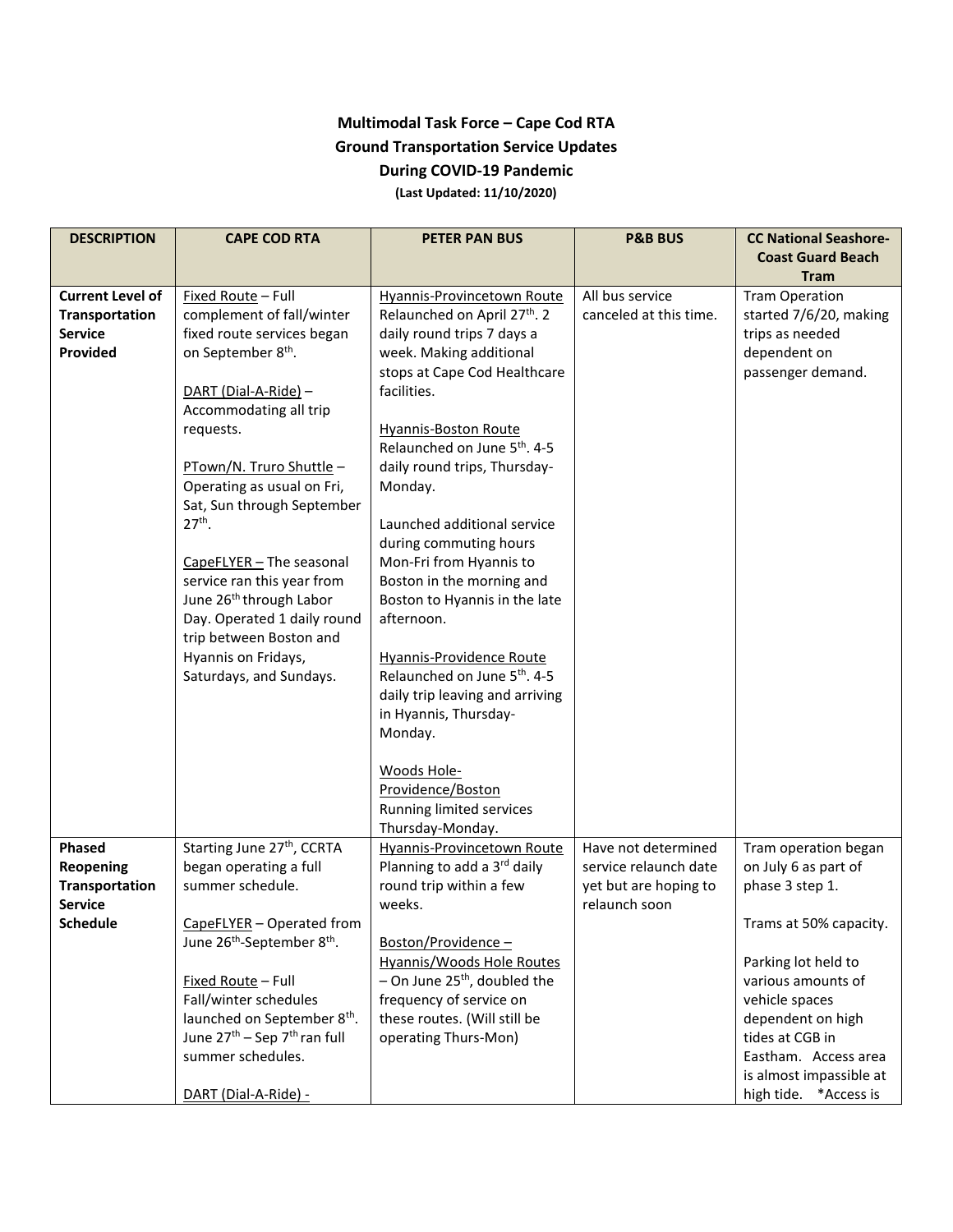| <b>DESCRIPTION</b> | <b>CAPE COD RTA</b>                                                            | <b>PETER PAN BUS</b>                                         | <b>P&amp;B BUS</b> | <b>CC National Seashore-</b><br><b>Coast Guard Beach</b> |
|--------------------|--------------------------------------------------------------------------------|--------------------------------------------------------------|--------------------|----------------------------------------------------------|
|                    |                                                                                |                                                              |                    | <b>Tram</b>                                              |
|                    | Accommodating all trip                                                         |                                                              |                    | being moved to allow                                     |
|                    | requests.                                                                      |                                                              |                    | for increased usage.                                     |
|                    | PTown/N. Truro Shuttle -                                                       |                                                              |                    |                                                          |
|                    | Ran through Sep 27th.                                                          |                                                              |                    |                                                          |
| Ridership          | Fixed Route - Average of                                                       | During Labor Day weekend,                                    | N/A                | Ridership:                                               |
| <b>Trends/Data</b> | 70-75% daily decrease in                                                       | ridership increased by about                                 |                    |                                                          |
|                    | ridership in April/May.                                                        | 40% from prior weeks.                                        |                    | 7/6: 178                                                 |
|                    | Average of 60-65% daily                                                        |                                                              |                    | 7/7: 153                                                 |
|                    | decrease in ridership in                                                       | As of August, throughout all<br>services, ridership is about |                    | 7/8:250<br>7/9:294                                       |
|                    | June, July, and August<br>which began to slowly                                | 15% of normal. Cape                                          |                    | 7/10:83                                                  |
|                    | increase in September and                                                      | services are about 10% of                                    |                    | 7/11: 196                                                |
|                    | October comparison to last                                                     | normal.                                                      |                    | 7/12:323                                                 |
|                    | year. Ridership decreases                                                      |                                                              |                    | 7/13:279                                                 |
|                    | have varied by route.                                                          | As of July, passenger counts<br>have increased slightly week |                    | 7/14:236                                                 |
|                    | July $\rightarrow$ 63.9% decrease                                              | over week but are still only a                               |                    | $7/26 - 8/1 \rightarrow (3,528)$                         |
|                    | from last year                                                                 | fraction of what we would                                    |                    |                                                          |
|                    | August $\rightarrow$ 64.5% decrease                                            | carry on "normalized" June                                   |                    |                                                          |
|                    | from last year                                                                 | and July routes. Total                                       |                    | Passenger trends are                                     |
|                    | September $\rightarrow$ 49%<br>decrease from last year                         | passenger count was 329<br>passengers that used              |                    | significantly lower than                                 |
|                    | October $\rightarrow$ 42% decrease                                             | services arriving and                                        |                    | norm due to COVID-19<br>mitigations and also             |
|                    | from last year                                                                 | departing on all cape routes                                 |                    | beach conditions                                         |
|                    | Oct 31-Nov 6 $\rightarrow$ 42%                                                 | at beginning of June.                                        |                    | (limited beach space                                     |
|                    | decrease from last year                                                        |                                                              |                    | due to tides and wave                                    |
|                    |                                                                                | As of May, In all markets on                                 |                    | action).                                                 |
|                    | <b>DART</b>                                                                    | typical day, PP has 200 buses                                |                    |                                                          |
|                    |                                                                                | on the road total carrying                                   |                    |                                                          |
|                    | April $\rightarrow$ 85% decrease from                                          | around 4,000 passengers. At                                  |                    |                                                          |
|                    | last year<br>May $\rightarrow$ 82% decrease                                    | beginning of May, there<br>were 288 passengers booked        |                    |                                                          |
|                    | June $\rightarrow$ 73% decrease                                                | for May 17th through rest of                                 |                    |                                                          |
|                    | July $\rightarrow$ 68% decrease                                                | summer.                                                      |                    |                                                          |
|                    | August $\rightarrow$ 63% decrease                                              |                                                              |                    |                                                          |
|                    | September $\rightarrow$ 66%                                                    |                                                              |                    |                                                          |
|                    | decrease                                                                       |                                                              |                    |                                                          |
|                    | October $\rightarrow$ 62% decrease                                             |                                                              |                    |                                                          |
|                    | Top 3 passenger trip                                                           |                                                              |                    |                                                          |
|                    | purpose has been for Work,                                                     |                                                              |                    |                                                          |
|                    | Grocery Shopping, and                                                          |                                                              |                    |                                                          |
|                    | Dialysis.                                                                      |                                                              |                    |                                                          |
|                    |                                                                                |                                                              |                    |                                                          |
|                    | <b>CapeFLYER</b>                                                               |                                                              |                    |                                                          |
|                    |                                                                                |                                                              |                    |                                                          |
|                    | Sep $4^{th}$ -7 <sup>th</sup> $\rightarrow$ 525 total<br>passengers. About 62% |                                                              |                    |                                                          |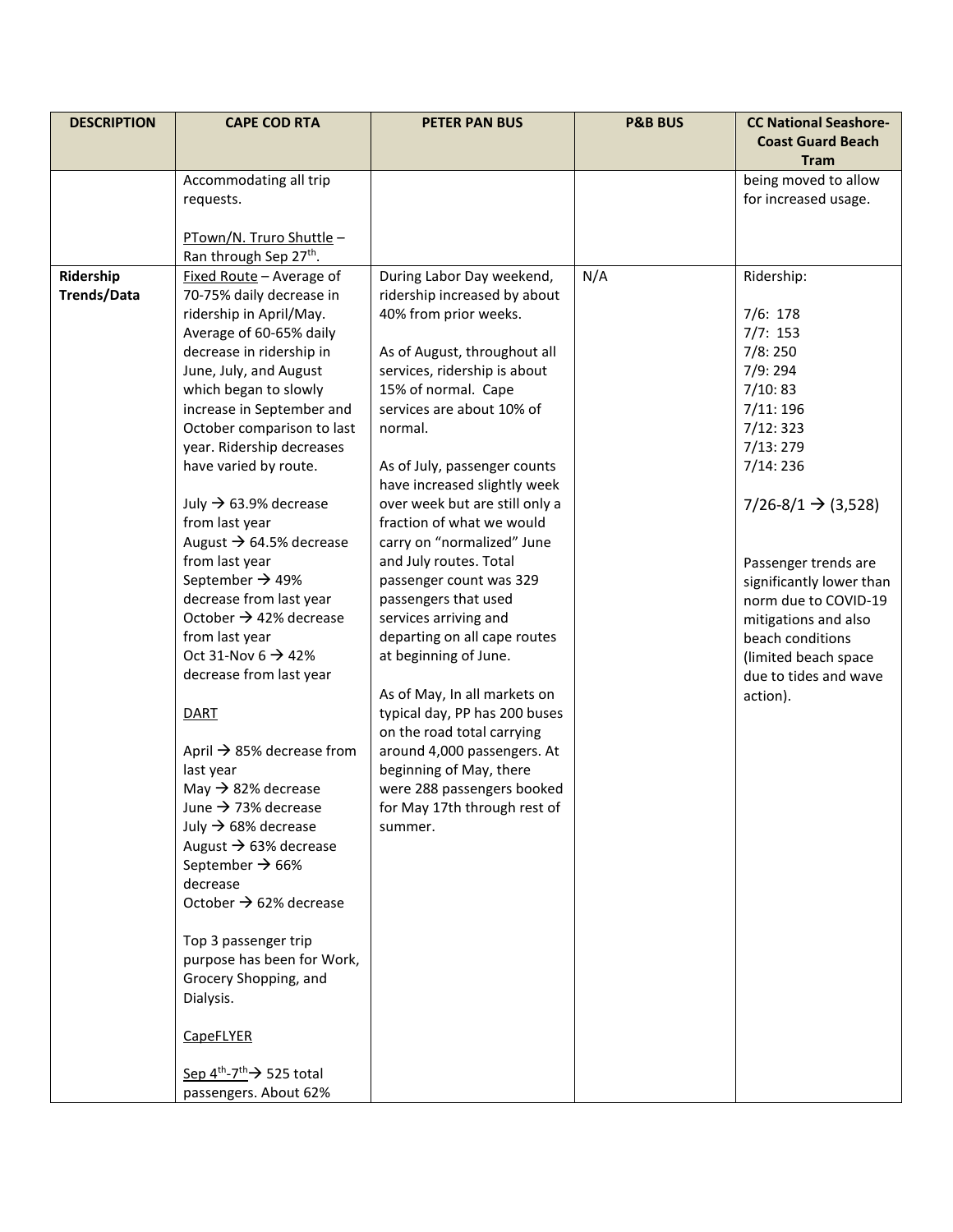| <b>DESCRIPTION</b> | <b>CAPE COD RTA</b>                                                                  | <b>PETER PAN BUS</b>             | <b>P&amp;B BUS</b>   | <b>CC National Seashore-</b> |
|--------------------|--------------------------------------------------------------------------------------|----------------------------------|----------------------|------------------------------|
|                    |                                                                                      |                                  |                      | <b>Coast Guard Beach</b>     |
|                    |                                                                                      |                                  |                      | <b>Tram</b>                  |
|                    | decrease from last year.                                                             |                                  |                      |                              |
|                    | Aug $28^{th} - 30^{th}$ 202 total                                                    |                                  |                      |                              |
|                    | passengers. About 78%                                                                |                                  |                      |                              |
|                    | decrease from last year.                                                             |                                  |                      |                              |
|                    |                                                                                      |                                  |                      |                              |
|                    | Aug $21-23 \rightarrow 310$ total                                                    |                                  |                      |                              |
|                    | passengers. About 67%                                                                |                                  |                      |                              |
|                    | decrease from last year.                                                             |                                  |                      |                              |
|                    |                                                                                      |                                  |                      |                              |
|                    | Aug $14^{\text{th}} - 16^{\text{th}} \rightarrow 216$ total<br>passengers. About 79% |                                  |                      |                              |
|                    | decrease from last year.                                                             |                                  |                      |                              |
|                    |                                                                                      |                                  |                      |                              |
|                    | Aug $7^{\text{th}} - 9^{\text{th}} \rightarrow 218$ total                            |                                  |                      |                              |
|                    | passengers. About 78%                                                                |                                  |                      |                              |
|                    | decrease from last year.                                                             |                                  |                      |                              |
|                    |                                                                                      |                                  |                      |                              |
|                    | July $31^{st}$ -Aug2nd $\rightarrow$ 150                                             |                                  |                      |                              |
|                    | total passengers over<br>weekend. About 88%                                          |                                  |                      |                              |
|                    | decrease.                                                                            |                                  |                      |                              |
|                    |                                                                                      |                                  |                      |                              |
|                    | July 24 <sup>th</sup> -26 <sup>th</sup> $\rightarrow$ 234 total                      |                                  |                      |                              |
|                    | passengers over weekend.                                                             |                                  |                      |                              |
|                    | About 78% down from last                                                             |                                  |                      |                              |
|                    | year.                                                                                |                                  |                      |                              |
|                    |                                                                                      |                                  |                      |                              |
|                    | July $17^{\text{th}} - 19^{\text{th}} \rightarrow 305$ total                         |                                  |                      |                              |
|                    | passengers over weekend.<br>About 69% down from last                                 |                                  |                      |                              |
|                    | year.                                                                                |                                  |                      |                              |
|                    |                                                                                      |                                  |                      |                              |
|                    | July $10^{th} - 12^{th}$ $\rightarrow$ 136 total                                     |                                  |                      |                              |
|                    | passengers over weekend.                                                             |                                  |                      |                              |
|                    | About 85% down from last                                                             |                                  |                      |                              |
|                    | year.                                                                                |                                  |                      |                              |
|                    | July $2^{nd} - 5^{th} \rightarrow 233$ total                                         |                                  |                      |                              |
|                    | passengers over weekend.                                                             |                                  |                      |                              |
|                    | About 85% decrease from                                                              |                                  |                      |                              |
|                    | last year.                                                                           |                                  |                      |                              |
|                    |                                                                                      |                                  |                      |                              |
|                    | June 26-28 → 225 total                                                               |                                  |                      |                              |
|                    | passengers over weekend.                                                             |                                  |                      |                              |
|                    | About 65% decrease from                                                              |                                  |                      |                              |
|                    | last year.                                                                           |                                  |                      |                              |
| <b>Health</b>      | All buses thoroughly                                                                 | During this time, sanitizing all | Implemented bus      | Operators and visitors       |
| <b>Precautions</b> | sanitized daily with a "mold                                                         | buses thoroughly and using       | sanitizations before | strongly encouraged to       |